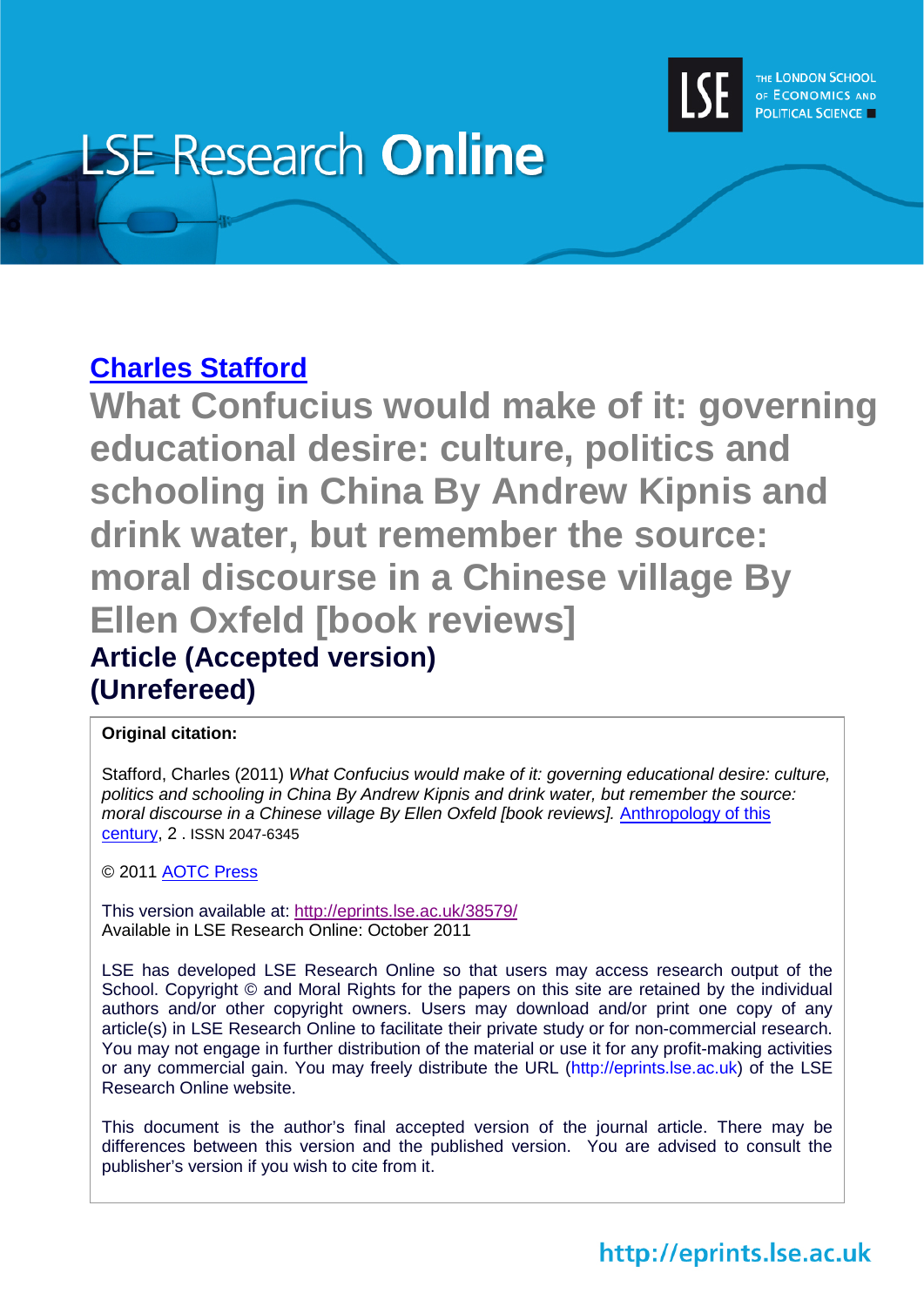## **What Confucius would make of it**

# **[Charles Stafford](http://aotcpress.com/author/charles-stafford/)**

- *Governing educational desire: culture, politics and schooling in China* **By Andrew Kipnis**
- *Drink water, but remember the source: moral discourse in a Chinese village* **By Ellen Oxfeld**

About a quarter of the way into Andrew Kipnis's fascinating new book the accumulating evidence starts to sink in: he is not kidding when he says that people in China "desire" education to a remarkable extent. In Zouping, Shandong, where he conducted fieldwork, the new Number One Middle School cost 230 million yuan to build (about \$35 million at current exchange rates). The campus – "which resembles that of a small university" – is networked, of course, and boasts an Olympic size pool, not to mention "all manner of specialized equipment" (p. 32). Parents want their children to attend a marvelous school of this kind in the hope that doing so will secure them admission to a good university  $-$  even though, as Kipnis points out, going to a technical college would actually give many of them better job prospects. This fact notwithstanding, paying for university (the tuition fees have "skyrocketed") has been added to the list of standard parental obligations, even replacing house building "as the most important large-ticket expenditure for many rural families" (p. 35).

Then there is the question of what actually happens inside schools. The schedule for one junior middle school in a rural township, as reported by Kipnis, is very striking. The students there are boarders and follow a more or less nonstop routine from 6.15 a.m. until lights out at 9.40 p.m., including four discussion and study sessions *after* dinner. Little wonder that a fifteen-minute period is set aside at 2.45 p.m. for them to do eye exercises: an attempt to deal with problems arising from "the intensity of study" (p. 41).

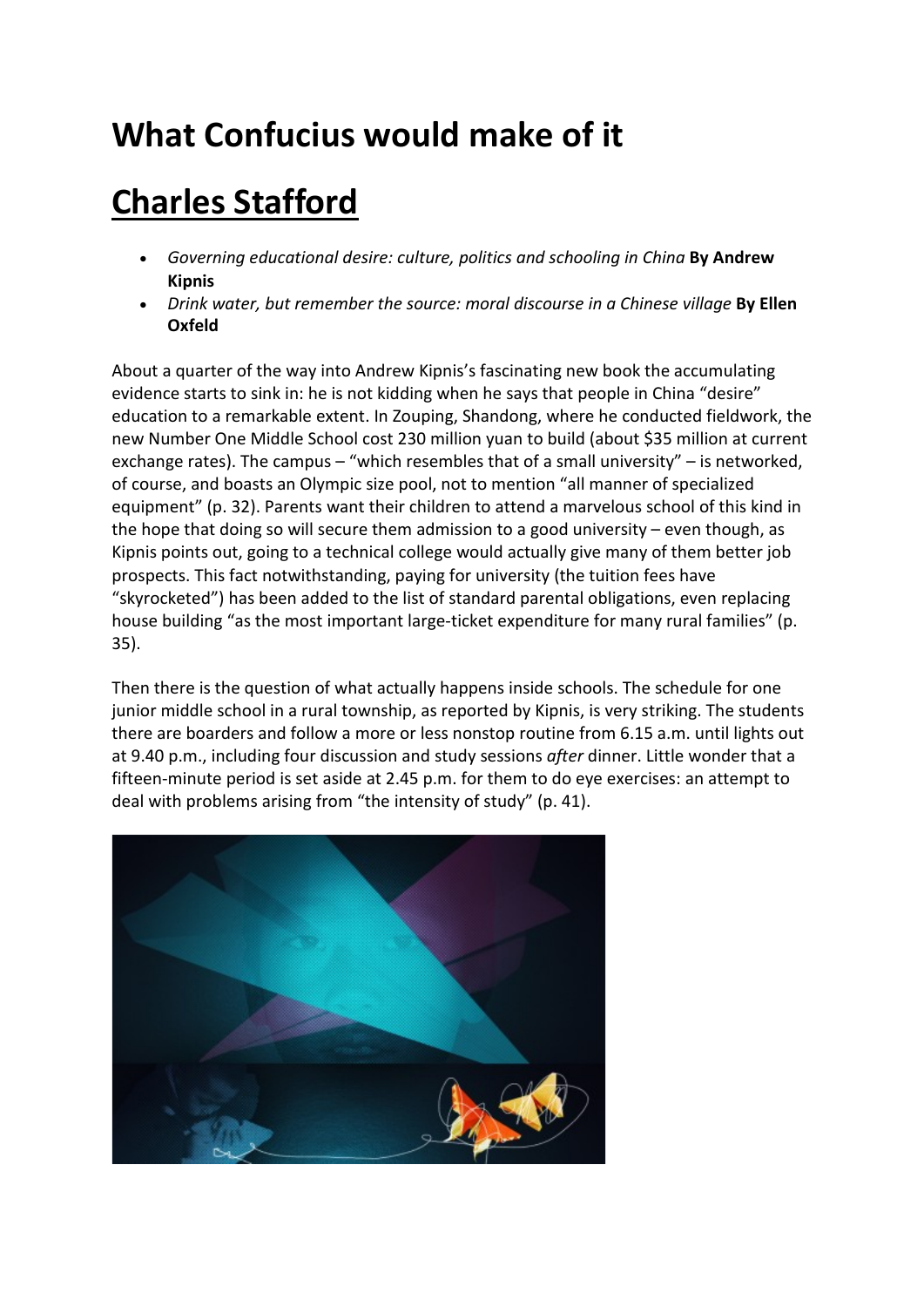In brief, it all sounds a bit mad, and Kipnis does refer to the Chinese obsession with educational achievement as a kind of fever.

One might assume that this fever (a problem, it must be added, that many countries would dearly love to have<sup>[1]</sup>) is fed by a scarcity of places in middle schools and universities. In fact, secondary and tertiary educational provision has expanded hugely in China in recent years. As Kipnis notes (pp.39-40), getting into an academic senior middle school is now relatively easy – something like 80 percent of students in Zouping do so. And then a high proportion of these students manage to perform well enough to gain admission, in due course, to either a regular university or another tertiary programme of some kind (about 40 and 45 percent respectively).

So what is the fuss about? Kipnis observes that "… the intensity of educational desire in Zouping [and, by extension, elsewhere in China] arises from the interactions and mutual influence of thousands of actors and governing actions" (p. 53-4). We are dealing here with a "total social phenomenon" for which no simple causal account can be given. For example, one – perhaps unexpected – factor in the case of Zouping is local government indebtedness. Briefly, the county has been successful at getting students into university and this has allowed local schools to attract fee-paying students from elsewhere. This fee income, in turn, has enabled Zouping to pay off some of the huge loans taken out to build the remarkable facility mentioned above, i.e. the Number One Middle School with its networked classrooms, etc. Of course, in order to keep fee-paying students coming it is vital (as local education officials well know) that university entrance figures for Zouping should remain very good in relative terms, with the result that, well, they are (p. 40).

This illustration raises one of the questions at the heart of Kipnis's book: what exactly is the role of various levels of government, and various officials, vis-à-vis educational desire in China today? In some respects, this phenomenon is surely a monster of the state's creation. China's so-called one child policy was meant to result in fewer children, but also ones of "higher quality" as parental investment in each child increased. The difficulty is that parents took this logic very seriously indeed, so much so that the role of the state in recent years has actually been to try to constrain the monster of parental investment in children's education, so that it does not get completely out of hand (p. 65 ff).

\*\*\*

Kipnis provides interesting examples of this from Shandong. Broadly in line with national policy, well-meaning officials there have sought to promote "education for quality": i.e. to promote a system that gives students a bit of breathing room, or at least does not literally crush them to death with work. They required schools to cut back on classroom hours, they banned the organization of study sessions during holidays, they explicitly encouraged students *not* to overspecialize too early in their schooling (as many had been doing for exam purposes), and so on. As Kipnis notes, however, initiatives of these kinds have had mixed success. In a number of cases, schools – under pressure from fidgety parents and students alike – have managed to break new guidelines. Where they could not, the market for private cramming schools and tutoring has expanded to fill perceived gaps in public provision (pp. 77-81). In other words, the educational desire juggernaut is not easily stopped. Kipnis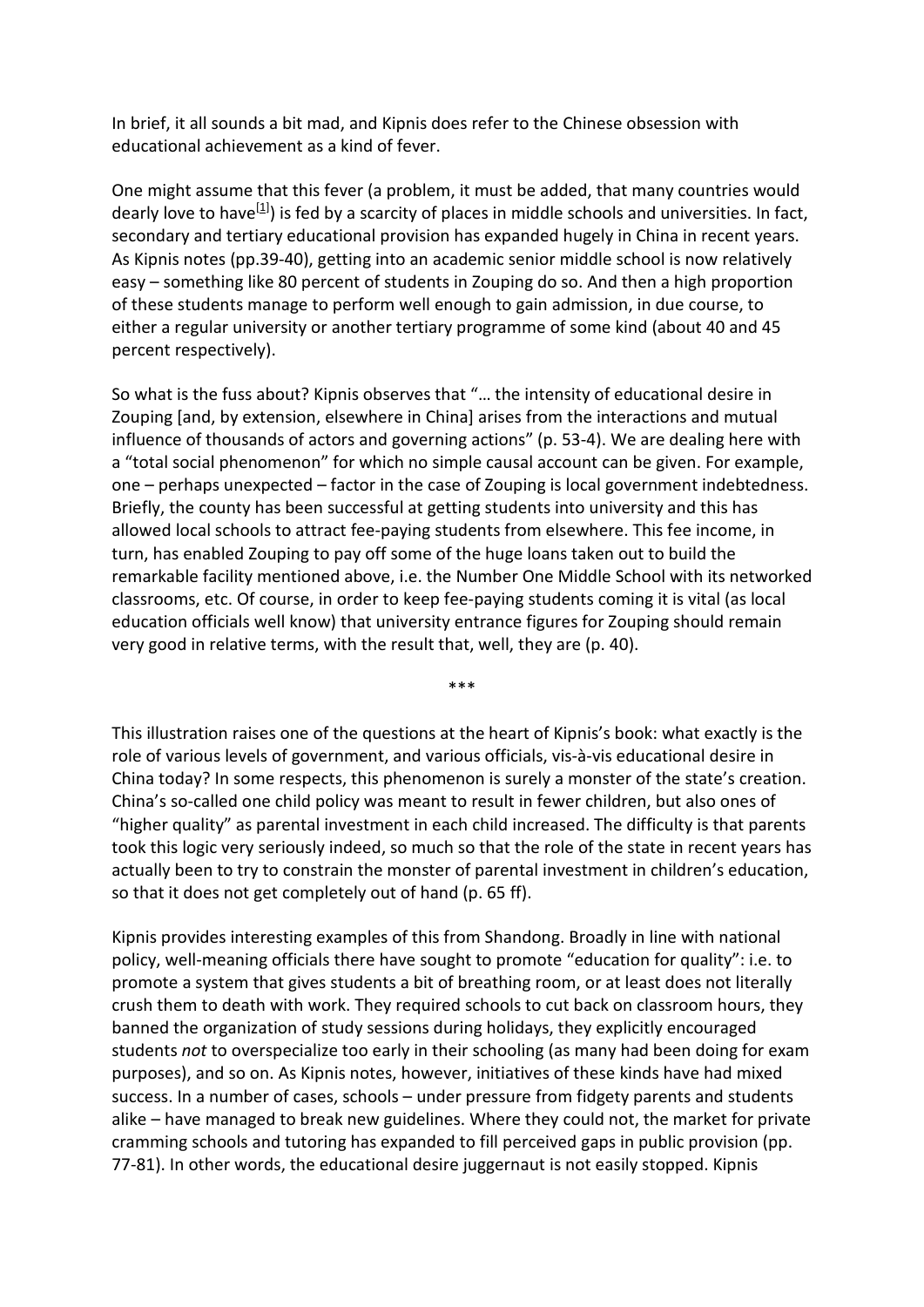comments that "… it has been much easier to bolster [educational] desire than tame it, more profitable to bet on its expansion than to invest in its redirection" (p. 89).

In seeking to provide a synthetic account of this situation, Kipnis focuses, for most of the second half of his book, on levels of analysis beyond the local. More specifically, he relates the phenomenon of intense educational desire, as observed by him in Zouping, to issues of national governance (Chapter 3), to a more general "imperial governing complex" that is found, he suggests, across East Asia (Chapter 4), and ultimately to "universal dilemmas of human desire and social hierarchy" (Chapter 5). The analysis in these chapters is ambitious and thought provoking, and I admire the agenda behind them, i.e. the attempt to explain the local with respect to the national and even the universal. However as I read these chapters I also found myself wishing, for reasons I'll explain in a moment, that I knew a bit more about people in Zouping, and especially about everyday life there *outside* of schools.

By contrast, Ellen Oxfeld's new book is "unabashedly ethnographic" from start to finish, as she herself puts it. Her focus in *Drink water, but remember the source* is on morality, but not as this might be "ascertained with reference to a great text or unyielding set of rules" (p.xvxvi). She wants instead to know how people really live morally, and think and talk about moral questions, in the flow of everyday life. She provides us with an excellent account of this.

\*\*\*

Of course, many observers have claimed that China is suffering from a kind of moral vacuum in the post Mao era, when neither traditional nor Communist values appear to have much purchase, and nothing other than consumerist individualism has shown up to replace them. But if there is a moral vacuum in China, the people of Moonshadow Pond – the single surname village in Guangdong where Oxfeld conducted fieldwork – appear not to have heard about it. More specifically, although these people frequently disagree about the nature of particular moral obligations they nevertheless agree that such obligations exist. To be human, they say, is to incur moral debts of various kinds, starting from within the family. And someone who *forgets* these debts, and fails to repay them in appropriate ways, has shown himself to be without "conscience" (*liangxin*). In short, memory and morality are deeply intertwined.

Oxfeld provides the illustration of a local leader who went out on a limb, back in the 60s and 70s, to help another man. Providing this help was controversial at the time and doing so eventually contributed to the leader having to step down from his post. Many years later, at the time of Oxfeld's fieldwork, this history remained directly relevant to relations between the two men's families. Had the one who received help actually forgotten about it? Sometimes he was accused of having done so. When he behaved badly towards his former patron in the present, the patron's wife commented to Oxfeld that it's like the old proverb: a person saves somebody's dog "… only to have its owner send it back to bite them!" (p. 55).

\*\*\*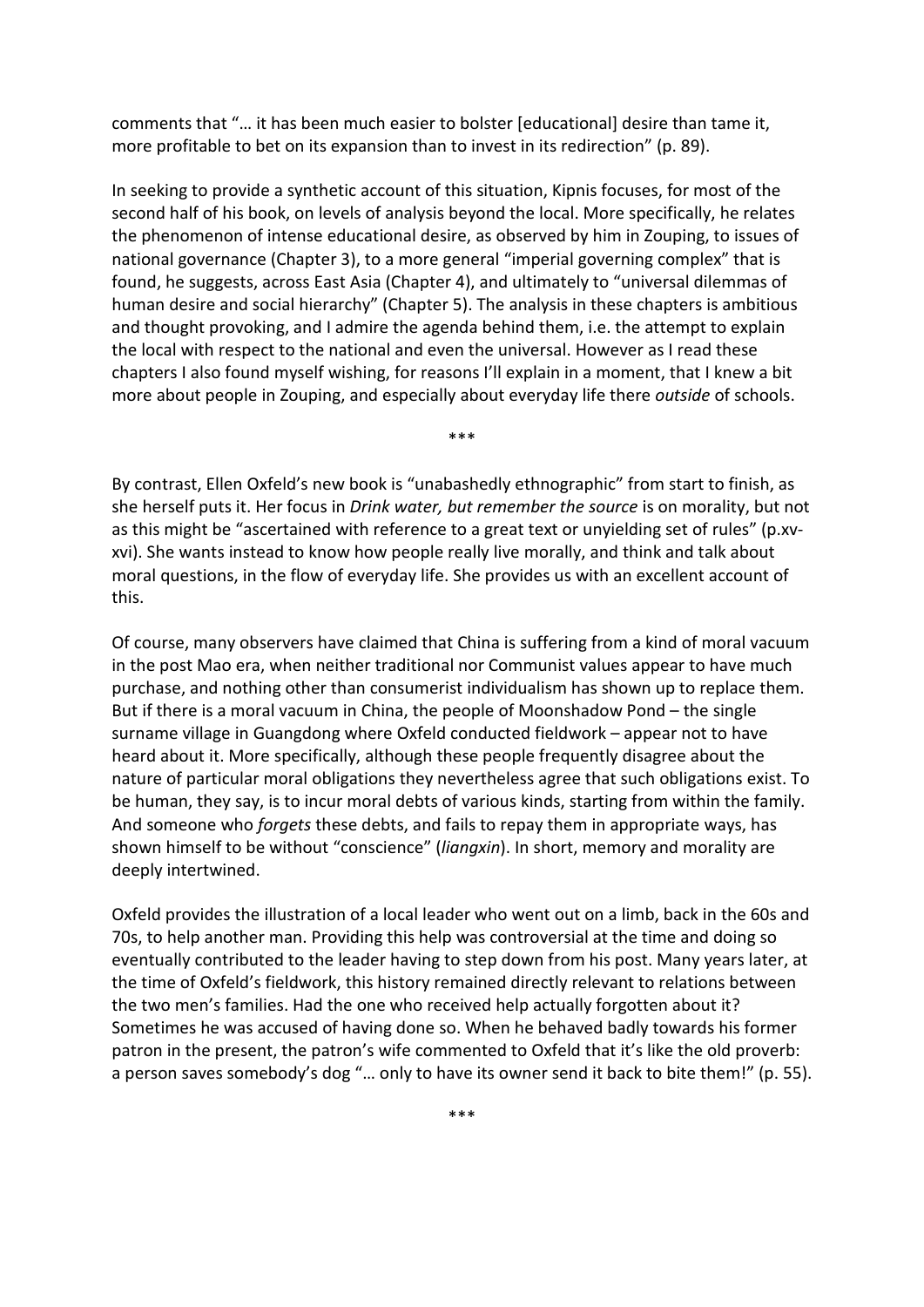With all this talk of obligation and memory, one might imagine the moral universe of Moonshadow Pond to be fundamentally backward looking and therefore conservative. The reality, Oxfeld suggests, is that the moral landscape of rural China has been greatly transformed in recent decades. The economy has changed, of course, but then so too have family life, religion, local politics and just about everything else. Perhaps partly as a result of this, for there to be debate and disagreement about moral issues is the norm rather than the exception. Indeed, as Oxfeld observes, even individuals may hold, within themselves, competing models or "schemas" about what should happen in particular circumstances – appealing in turn to traditional, Maoist, modern, etc., frameworks.

Among other things, women in Moonshadow Pond confront "evolving and sometimes contradictory expectations" in relation to their roles as daughters and daughters-in-law (p. 73). It is not just that expectations about these roles have changed, however, because many of the old principles seem to apply, at least some of the time. For instance, one woman spoke with Oxfeld about the background and qualities of her prospective daughter-in-law. The implication of her comments was that this girl was effectively "marrying up" by tying the knot with her son. As Oxfeld explains, older women may see this in a (morally) positive light: a socially inferior daughter-in-law will, in theory, be more subservient within her new family. Commenting on the daughter-in-law's personality, this woman said: "Oh, she is somewhat shy … but if you curse her out, she doesn't mind. Her personality is good!" (p. 94). If this seems an old-fashioned view, one of Oxfeld's points is precisely that radical changes to social life sometimes have the effect of selectively reinforcing traditional ideas.

Or take the example of return migrants, i.e. overseas Chinese (often separated from their families as a consequence of the Civil War) who return to their ancestral homes on the mainland for brief or extended visits. Is this a good or a bad thing? In theory it is a wonderful thing, partly because such visits are seen as a manifestation of "traditional" morality, but also because return migrants often invest in their home communities. Oxfeld relates the story, for instance, of Old Guosheng – a retired Nationalist Army pilot, rather comfortably off financially, who left his home in Taiwan to set up residence in Moonshadow Pond, his ancestral village. This should have been great news for the community. But as Oxfeld points out, having "a potential benefactor in the midst" of the village also "sets gossip and stories in motion, as well as negative moral evaluations about those who are seen as trying to curry favor in order to get personal financial rewards" (p. 168). Moreover, evaluations of the man himself – simultaneously "one of us" and a foreigner – were ambivalent. Old Guosheng was rich, by local standards, but he also had such a bad temper that one woman who cooked for him eventually quit because of it (in spite of the fact that he had provided her with significant financial assistance). Indeed, it seems that the basic reason this bad-tempered man moved to Moonshadow Pond was his desire "to *avoid* his family in Taiwan" – his wife and sons were there, but he couldn't get along with them – rather than any particular wish to reunite with abandoned kin on the mainland. As local people put it, this guy has money, sure, but he evidently doesn't know how to *zuo ren*, "behave properly".

\*\*\*

The question of proper behaviour in Chinese contexts brings me to a general observation about both of these books, when taken together. Neither Kipnis nor Oxfeld has a great deal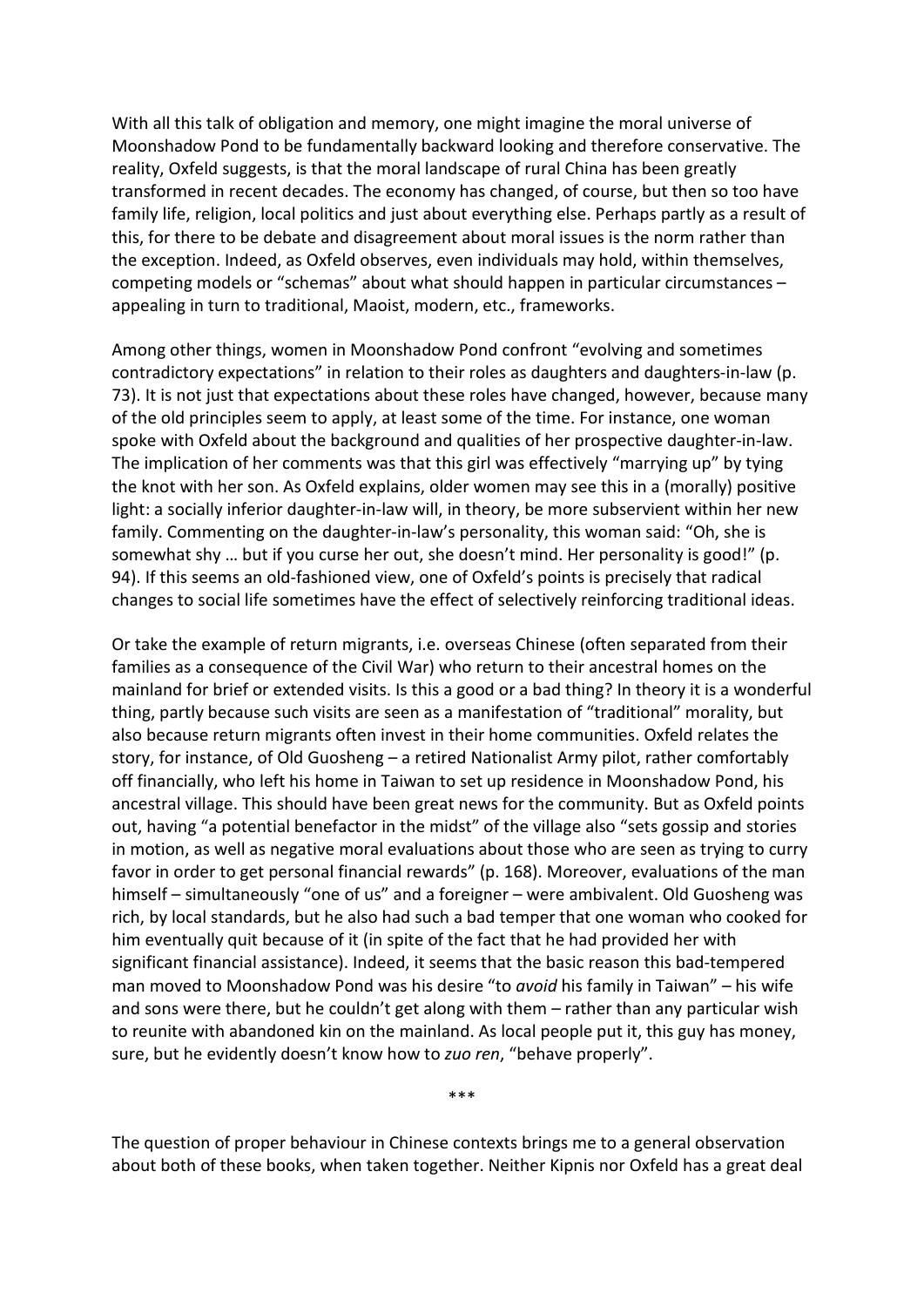to say about Confucianism, as such, and probably with very good reason. As Kipnis points out, to speak of Confucian ideals as the ultimate source of educational desire in China is to risk being accused of orientalism. After all, describing China as Confucian is like describing Europe as Christian: it explains everything and nothing. Oxfeld, for her part, puts the word Confucianism in scare quotes at least a couple of times, highlighting the fact that she doesn't *really* believe there is some easy correspondence between properly Confucian theory/ideals/texts and what she observes on the ground in Moonshadow Pond.

Still, it's hard not to draw the conclusion that the picture of  $21<sup>st</sup>$  century China drawn in these two books is unremittingly Confucian. Kipnis focuses on education, and more specifically on a situation in which the traditional Chinese emphasis on learning and educational achievement (both as an end in itself and as a means of being filial) has been taken to a stunning extreme. What could be more Confucian than that? Oxfeld focuses on morality, and points out, as I've said, that people in her fieldwork village often seem to be selecting between the rather wide range of moralities on offer. And yet it often seems to come back to the enduring demand, in the Chinese countryside, that people should never, ever forget their moral obligations, especially vis-à-vis their elders and their ancestors. Drink water, but remember the source. Surely this represents a kind of victory for Confucianism over the forces of (anti-Confucian) Maoism, market-oriented individualism, and whatever else has come.

But is a Confucian picture of modern China an accurate one? My own view is that it is indeed accurate: both of these books are wonderfully empirical and therefore very convincing. Having said this, what they perhaps do *not* convey, at least not fully, is the darker, less regimented, certainly funnier, possibly crazier – and in some respects very un-Confucian – China that also exists out there. I sometimes think of this, in a kind of mental shorthand, as being a "Daoist" China, meaning one that is roughly opposed to the po-faced seriousness of Confucianism while still being deeply moral (and serious) in its own distinctive way. (Of course I am not suggesting that when this is found in today's China it is always literally linked to the practice of Daoism, as such.)

This takes me back to the point I made above, that in Kipnis's book in particular I would have been interested to know more about what happens outside of schools, where I suspect that some of this other China can be found, even in an education-mad province like Shandong. (Oxfeld, for her part, is more conventionally holistic in approach than Kipnis, and she gives us very well-rounded portraits of a number of key informants, including their moral frailties and their religious [in some cases Daoist, as it happens] practices as observed in everyday life. However her desire to work against the idea that China is suffering from a moral vacuum arguably leads to her drawing a somewhat strait-laced, i.e. Confucian, image of the place as a whole.) My own experience when doing research on schooling in Taiwan many years ago<sup>[2]</sup> was that parents there were very keen for their children to be taken over by the educational apparatus – if that is what it took for them to succeed in life. And yet the Confucian/nationalist orientation of local schools was, in some respects, diametrically opposed to the moral orientation (as well as the general life aesthetics) of these parents and their communities. Schooling had profound effects, of course, but I would say that neither the children I met nor their elders had capitulated entirely to its Confucian/nationalist ideologies. In my experience, they had a healthy skepticism not only towards schooling but